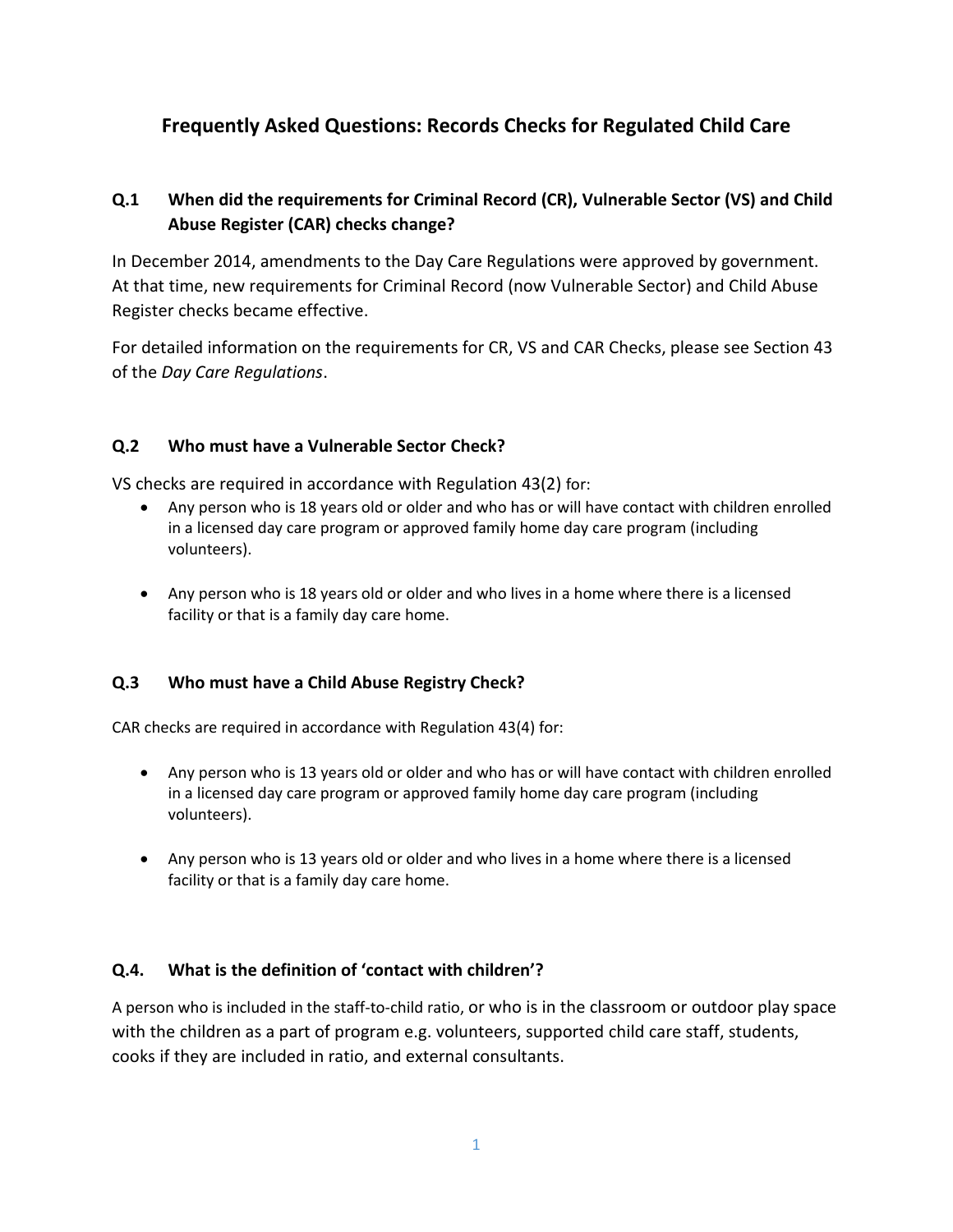#### **Q.5 What is the difference between a Criminal Record Check, Vulnerable Sector Check and Child Abuse Register Check?**

A Criminal Record Check verifies whether an individual has a criminal record and provides the applicant with the detailed information that can be legally disclosed.

A Vulnerable Sector Check is an enhanced Criminal Record Check that includes the pardoned sex offender database.

A Child Abuse Register Check means a search of the Child Abuse Register conducted in accordance with the Children and Family Services Act.

### **Q.6 How often do I have to renew my Vulnerable Sector Check and Child Abuse Registry Check?**

Child Abuse Register and Vulnerable Sector Checks must be updated on a regular basis as follows**:** 

- o Child Abuse Register Checks must be renewed every three years of employment.
- o Vulnerable Sector checks must be renewed every five years.
- o New employees checks can be no earlier than 2 years of date of hire.

### **Q. 7 Can I work at a child care program or an approved family home day care program without a VS or CAR check on file?**

If a person does not have a VS or CAR check on file, they cannot work with children in a child care program or an approved family home day care program until the required checks have been obtained.

A person who will only have contact with children's records does not require a CAR check and can work at a child care program.

## **Q.8 Can I work at a child care program or an approved family home day care program if I have not renewed my VS or CAR check?**

If a VS or CAR check has not been renewed as required, the person must be relieved of their duties immediately and are not permitted to be included in the staff-to children ratio, or be in the classroom or outdoor play space with the children.

### **Q.9 Where do I obtain a Vulnerable Sector Check and Child Abuse Registry Check?**

The VS check can be obtain at the nearest local police department or RCMP detachment.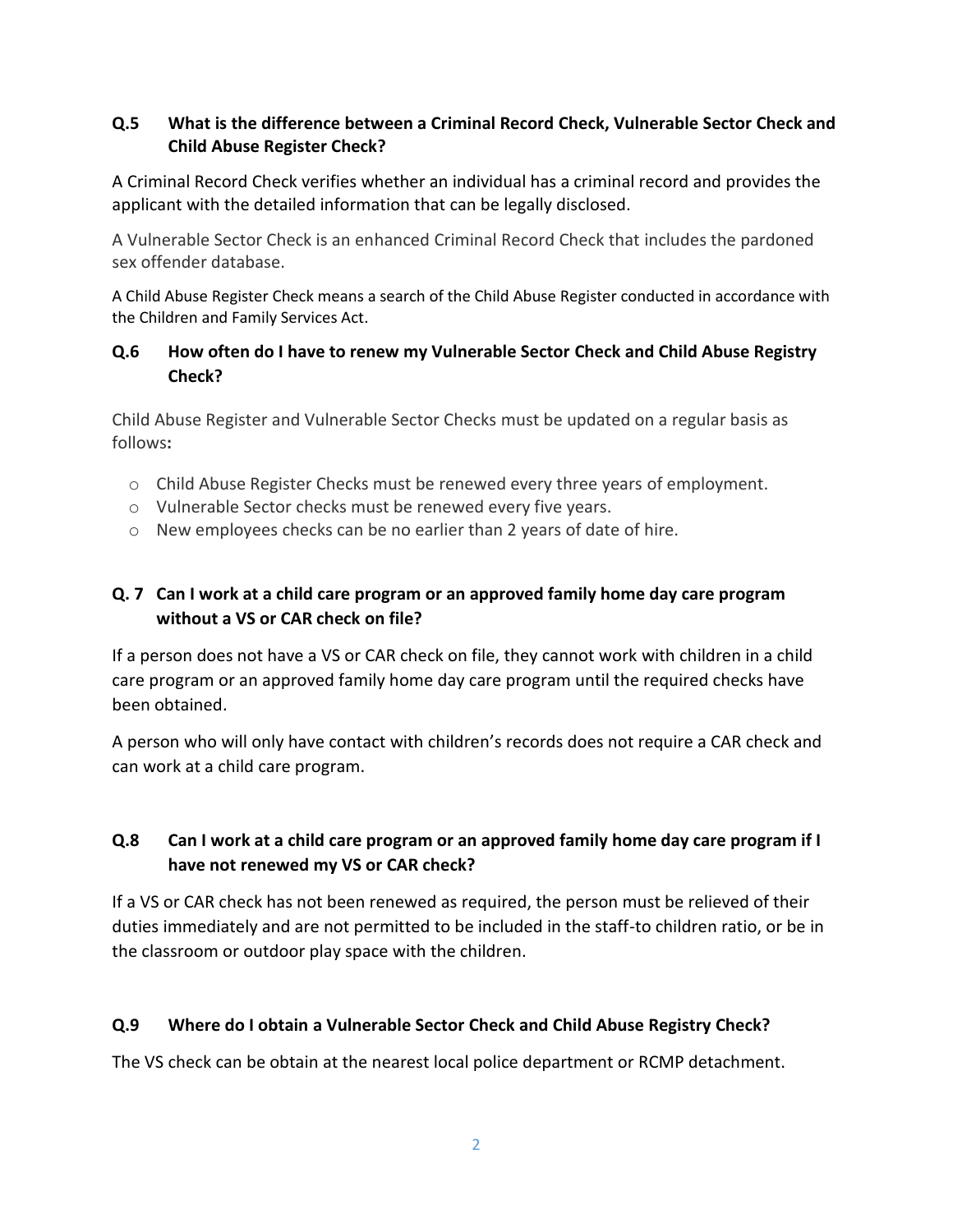Visit <http://www.halifax.ca/police/CriminalRecordCheck.php> or [http://www.rcmp](http://www.rcmp-grc.gc.ca/en/criminal-record-and-vulnerable-sector-checks)[grc.gc.ca/en/criminal-record-and-vulnerable-sector-checks](http://www.rcmp-grc.gc.ca/en/criminal-record-and-vulnerable-sector-checks)

CAR checks can be requested only by an individual for his or her own name. The search results will be provided to the individual in the form of a letter which can then be shared with any organization.

The process and forms are easily accessible, and can be printed from the Department of Community Services website at

<http://novascotia.ca/coms/families/abuse/ChildAbuseRegister.html>

## **Q.10 What is the time frame to receive a Vulnerable Sector Check and Child Abuse Registry Check?**

You should allow a minimum of two weeks for processing of a VS check.

The normal processing time for a CAR is ten business days. At times, there may be a delay in the processing of the CAR. If that is the case, please call Child Care Registry, Department of Community Services at (902) 424-6798 to receive more information on the processing time

## **Q.11 What are the costs for a Vulnerable Sector Check and Child Abuse Registry Check?**

There may be a processing fee for the VS check, depending on where the individual lives in the province. Please check with your local authorities (local police station or RCMP) for this information.

There is no fee charge to obtain a CAR.

## **Q. 12 Are external consultants (e.g., Early Intervention and other agencies) required to have a Vulnerable Sector Check and Child Abuse Registry Check before working directly with children?**

The licensee must obtain proof of CAR and VS checks directly from the external consultant or proof from the employer or organization to which the external consultant belongs that confirms the individual has been screened and has provided up-to-date VS and CAR checks to their organization.

# **Q.13 Can I accept a Vulnerable Sector Check and Child Abuse Registry check from an individual who is from out of province/country?**

The licensee can accept a VS check that has been completed out of province.